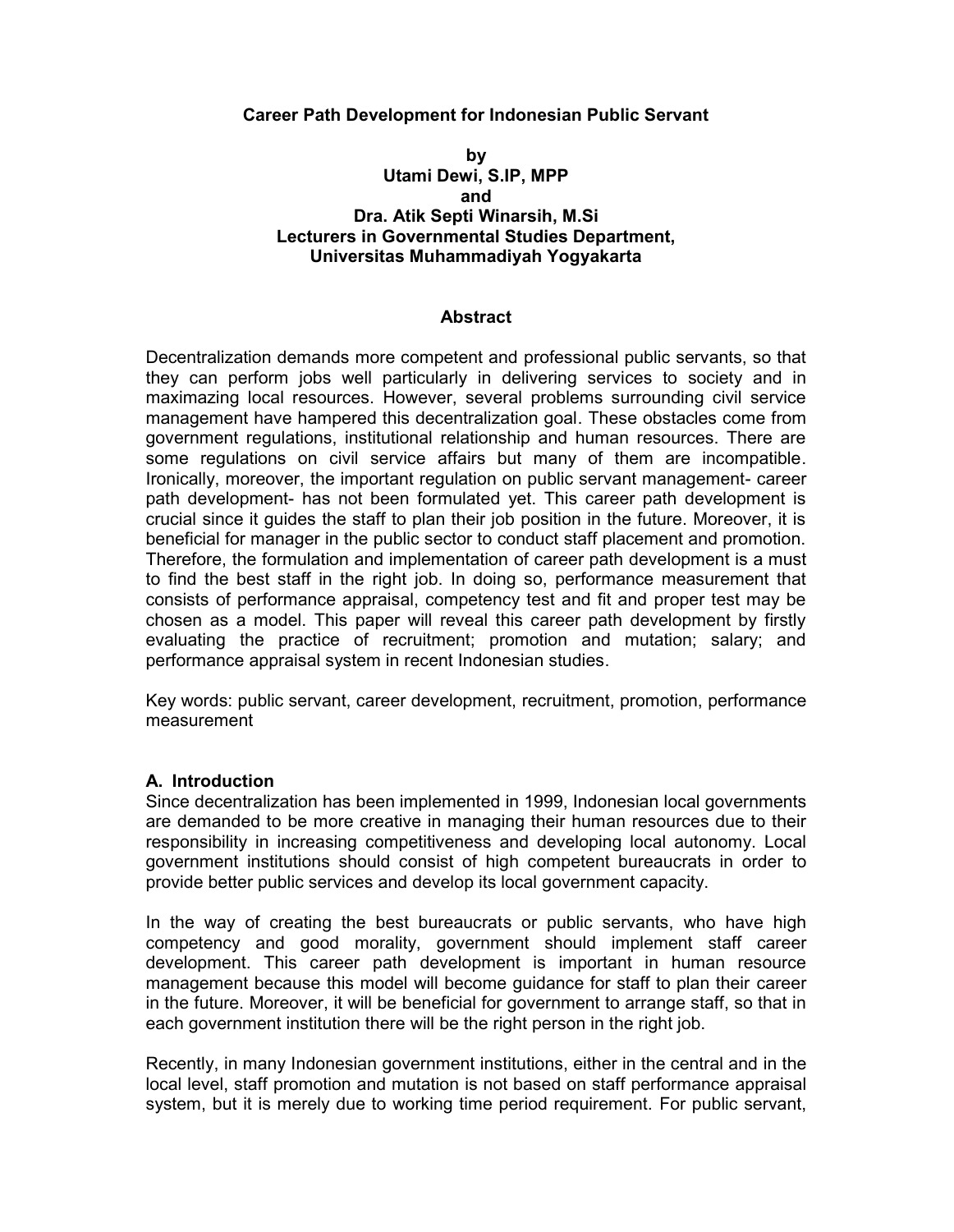the regular promotion occurs every four year. It means that staff is promoted to the higher position just because he/ she has worked in their current position for four years or his/her experience is enough for getting the higher level position or echelon. If so, performance measurements are not the most significant factor to determine staff promotion procedure. Unlikely, many staff promotion happen due to list of rank stratification or even nepotism. Thus, career path development is vital for public servant in particular and the government in general to provide professional, high competent and good morality of civil servants.

This paper aims to examine human resource management particularly public servant career development in the local government of Indonesia. In doing so, the paper will discuss on career path, staff' promotion and rotation, performance appraisal and remuneration system. Staff career development in the public sector can be arranged from the recruitment process until staff's retired period. In the first section of this paper, the writers will discuss general overview of human resources management before briefly illustrate the condition of Indonesian public servants in the secong section. The third part of this paper analyse the public servant management practices in Indonesia while the fourt part discusses career path development for Indonesian public servants. To sum up, the writers found that career path for local government staff is a crucial element that should be formulated and further implemented in order to place the best staff in the right job.

## **B. Human Resource Management: A General Overview**

Human resource is a central factor in an organization. Organizations are created based on vision for coping human needs. Further, organization's mission is also practiced by human being. Hence, human resource is a crucial strategic in every organization's activities. If so, human resource management is necessary for any organization in order to attain organization's vision and mission.

Human resources management is part of management science that consist of planning, organizing, staffing, leading and controlling (Gullick, 2004). Human resources management is always develop as sciences development. Dessler (2000), states that in the era of globalization, strategic human resource management is the linking of human resource management with strategic role and objectives in order to improve business performance and develop organizational cultures and foster innovation and flexibility.

Moreover, according to Noe and Hollenback (1994), human resources management has six dimensions: 1) job analysis; 2) recruitment process; 3) competence development; 4) performance management; 5) reward and punishment system; and 6) working relation. Regarding job analysis, manager in any organization can understand and determine duties and responsibilities of each job that in turn will be beneficial in finding out the right person to occupy the positions. Every job has different scale of responsibilities, from the simple one to the complex duties. Consequently, certain job types may need simple skill while another one requires more complete skills.

Second, recruitment process is a process in which organization choose applicant to fulfil a certain job. Selection refers to the process to identify potential applicants who have education, skills, ability and characteristics needed by organization to attain its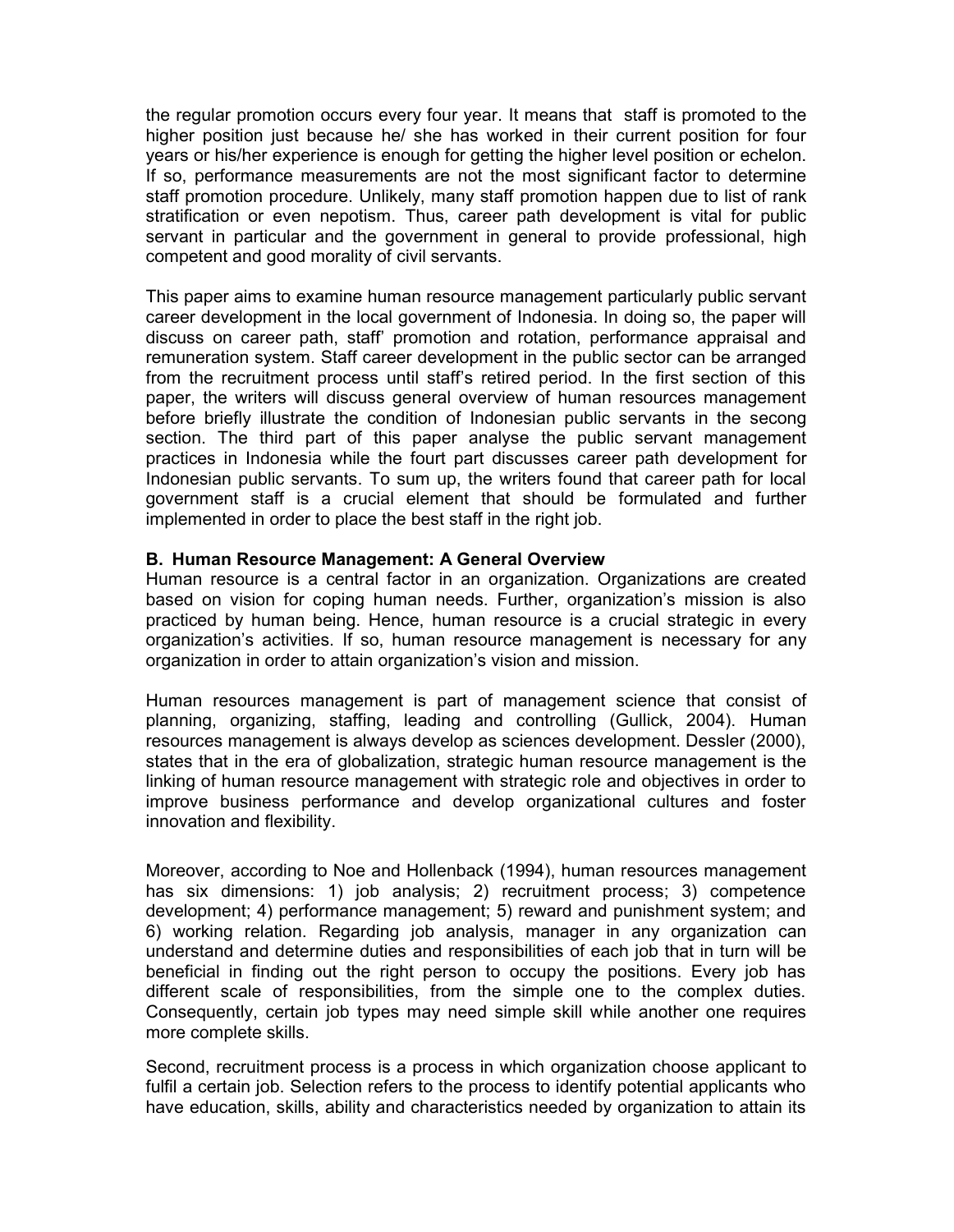goals. Next, the third dimension of human resources management is human resources development itself. In this stage, there are two interrelated activities: training and development process. Training refers to efforts to facilitating learning of particular sciences and skill that is suitable for creating more professional staff. Meanwhile development opportunitines consist of efforts to improve staffs' education, skills and attitude in order to enlarge staff capability in coping job challenges.

Fourth, performance management is used to ensure that staffs' activities and their results are relevant with organization's goals. It requires specified activities and results as a guidance to attain organization goals. Fifth, salary structure is also play important role in managing human resources. By determining salary level of staff performance, organization can decide activities and performances demanded from the staff. Finally, working relation is a manner in which organization finds out capable staff to participate in decision making process, their rights and responsibilities. If so, every organization member can perform their jobs well. Moreover, there will be transparency in measuring staff performance since all of organization member understand their rights and responsibilities. As consequence, manager and organization in general will be more equal in giving reward and punishment.

In relation to staff promotion, carrier path is an important tool to guide staff and organization in placing person in higher position. This path will be beneficial for organization to find competent staff and also for staff to plan their carrier in the future. It means that organization may take policies to promote staff in higher position without waiting enough service age as stated in regulation, but manager may appoint potential staff due to their achievements. Further, staff may plan their carrier - for example, after ten years from recruitment, they want to sit in the middle level manager – based on carrier path guidance.

According to Ivancevich and Lee (2002), carrier path is stages in which organization rotate staff in different jobs in order to staff development in certain positions. The process of arranging carrier path has to consider the following aspects, as shown in Figure 1.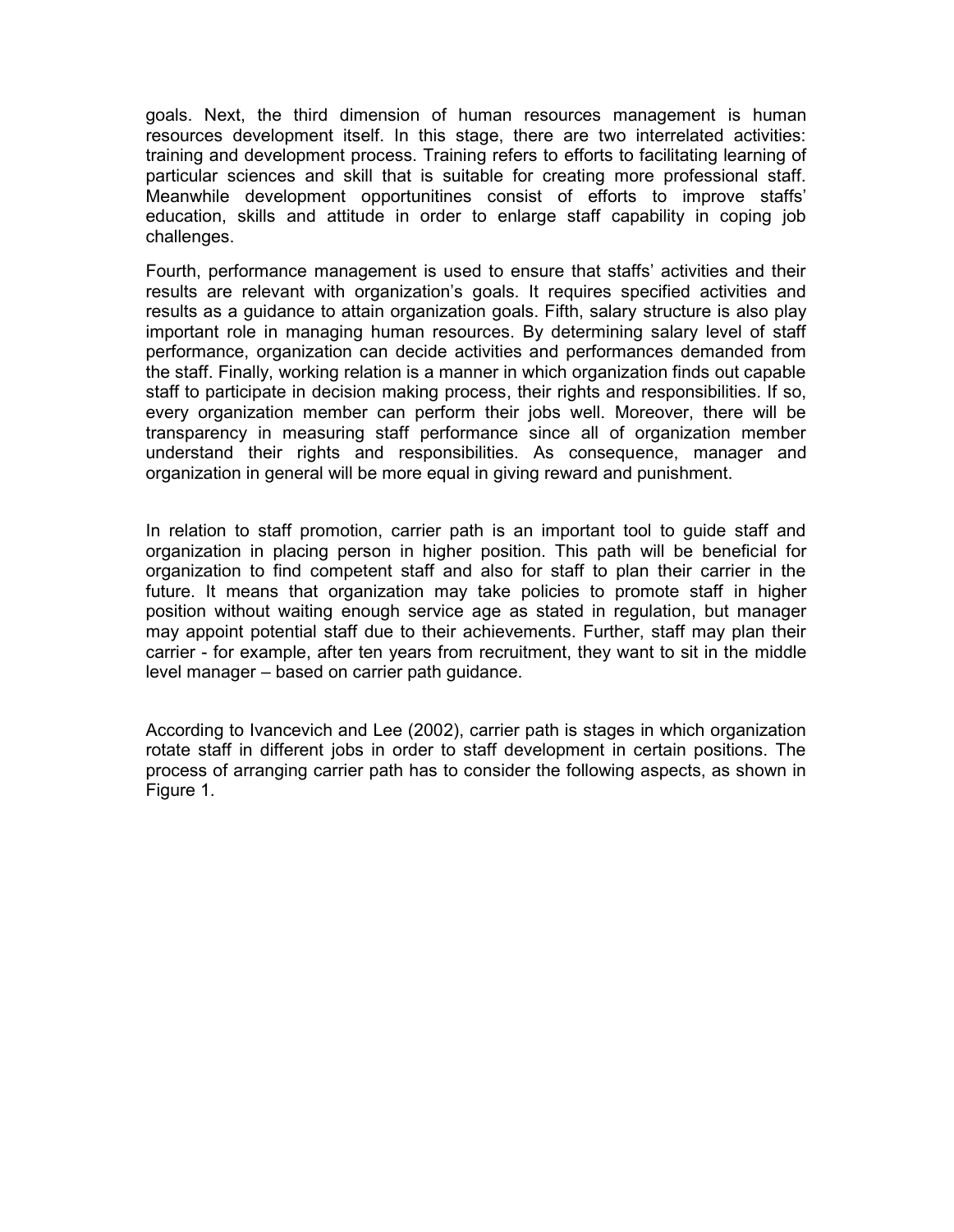Figure 1. Carrier Path



Feedback

Source: John C. Alpin & Darlene K. Gester in Ivancevich & Lee, 2002 *Human Resource Management.*

Based on Figure 1, clearly stated that to determine carrier of staff, organization particularly manager should considers the needs of its staff. It is also important for manager to give opportunities for every member to develop. Moreover, supports from the management to its staff are vital in improving staff capability such as staff counselling, trainings and competence research. Even though carrier path is depend on individual staff capability, organization's supports are significantly needed.

In simple way, career development is the process of setting developmental goals and of identifying training and other developmental opportunities that will achieve those goals (Scheer, 2007). To be effective, an organization's career development system must be integrated with the human resources program. The organization's recruitment and selection system is a major source of job analysis information that should be fed into the identification of training needs, both to entry-level knowledge and skills and to prepare current employees for higher-level opportunities.

In Indonesia, especially for its public servants, stages in human resources development is translated into eight primary activities, i.e. planning, recruitment, quality development, staffing, promotion, salary system, welfare system, and dismissal system (Law No. 43/199 Section 1 article 8). The capacity and competence development have to be planned in accordance to the regulations. So much so, civil servants could perform well since their ability is respected.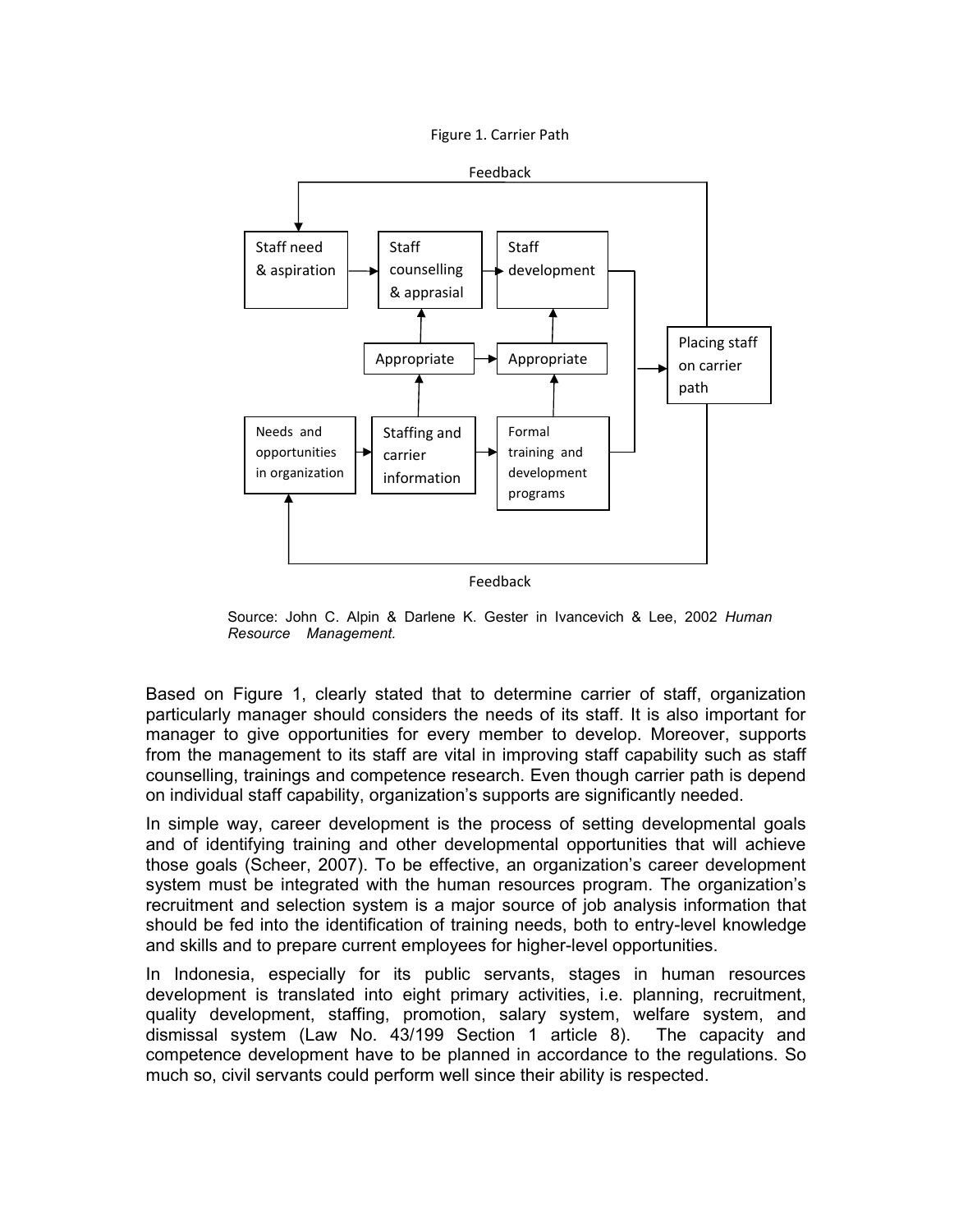# **C. A Brief Description of Indonesian Public Servant**

Based on data from *The National Civil Service Agency* (The National Civil Service Agency website, 2010), the total number of the public servants in Indonesia is 4.524.205 in 2009. Moreover, regarding the educational background, the number of civil servants who achieve higher education increase significantly every year. However, the largest number of Indonesian public servants are graduated from senior high school that occupy 35. 77 percent. Meanwhile the percentage of civil servant who achieved master degrees and doctoral degrees are only 2. 17 percent, below the total number of those who finished elementary school (2.34 percent) and junior high school (3.17 percent). This data shows that the educational background of public servant in Indonesia is still low.

| <b>No</b>    | <b>Educational Background</b> | <b>Total</b> | Percentage (%) |
|--------------|-------------------------------|--------------|----------------|
| 1.           | <b>Elementary School</b>      | 110.816      | 2.34           |
| 2.           | Junior High School            | 150.353      | 3.17           |
| 3.           | Senior High School            | 1.693.115    | 35.77          |
| 4.           | Diploma 1                     | 82.305       | 1.73           |
| 5.           | Diploma 2                     | 710.104      | 15.04          |
| 6.           | Diploma 3                     | 447.586      | 9.45           |
| 7.           | Diploma 4                     | 11.729       | 0.24           |
| 3.           | Undergraduate degree (S1)     | 1.423.238    | 30.07          |
| 9.           | Master degree (S2)            | 93.512       | 1.97           |
| 10           | Doctoral degree (S3)          | 9.714        | 0.20           |
| <b>TOTAL</b> |                               | 4.732.472    | 100.00         |

Table 1. Educational Background of Indonesian Public Servant per May 2010

Source: The National Civil Service Agency website, 2010.

The educational background of the public servants, thus, is still not adequate to meet the quality requirements of human resources in the public sector. In high school or less level, the skills of analysis, critical thinking and problem solving are less taught compare to university level because in those levels, students are taught to develop their understanding about theories.

In terms of *golongan* (rank)*,* public servants are divided into four categories: rank I, II, III and IV. Rank I is the lowest level of whereas rank Iv is the highest level of public servant. As seen in Table 2, the majority of civil servant occupy rank III, about 47.43 percent. It is followed by Rank II (30. 81 percent) and rank IV (19.11 percent). The smallest percentage is rank I, about 2.65 percent.

| No.          | <b>RANK</b> | <b>TOTAL</b> | PERCENTAGE (%) |
|--------------|-------------|--------------|----------------|
|              | Rank I      | 125.445      | 2.65           |
| 2.           | Rank II     | 1.458.055    | 30.81          |
| 3.           | Rank III    | 2.244.785    | 47.43          |
|              | Rank IV     | 904.187      | 19.11          |
| <b>TOTAL</b> |             |              |                |
|              |             | 4.732.472    | 100.00         |

Table 2. The Proportion of Public Servant's Rank per May 2010

Source**:** The National Civil Service Agency website, 2010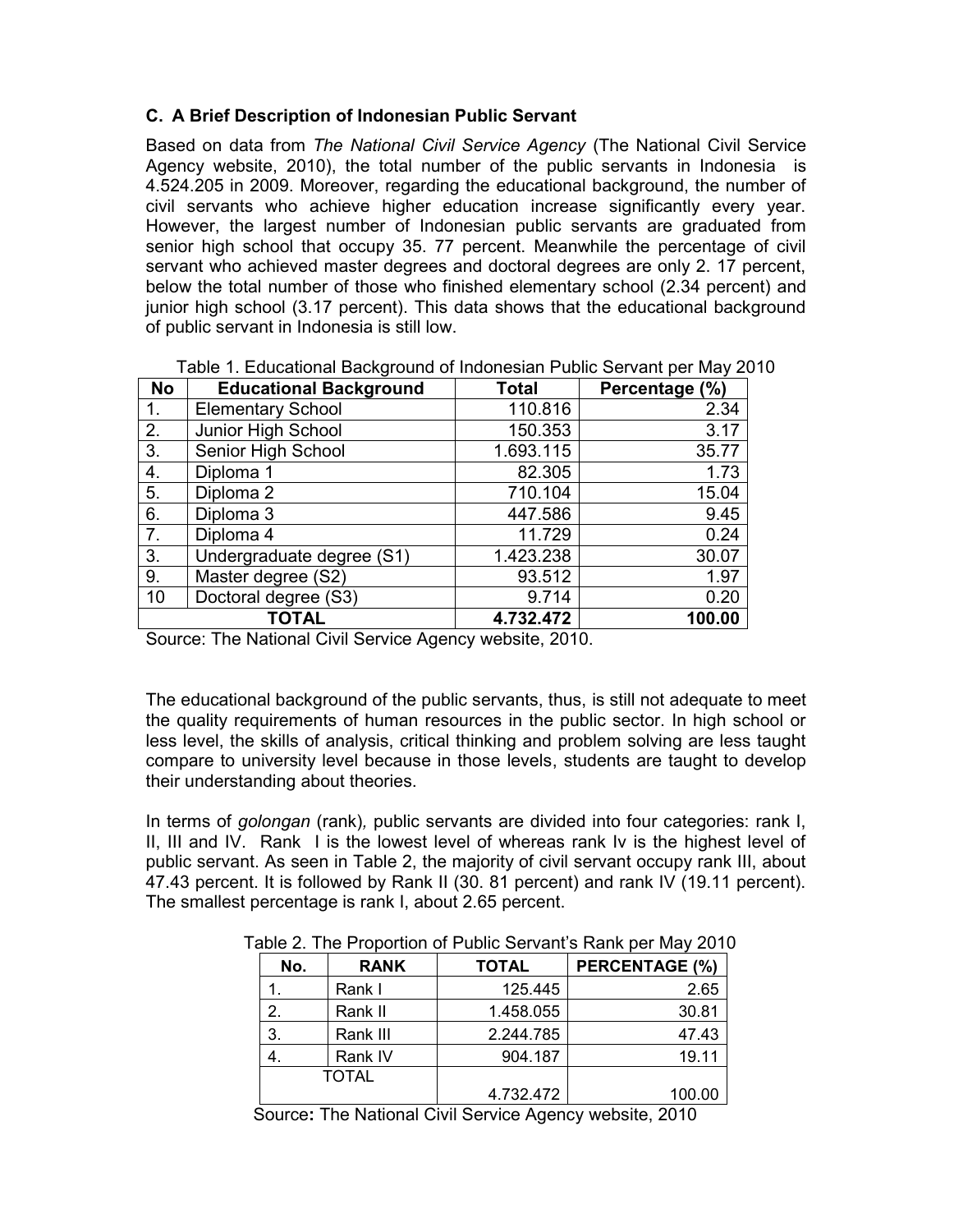In relation to educational background, those who graduated from elementary and secondary education occupy rank I in comparison to those in rank II who mostly finished senior high school. Rank III and IV are mostly come from civil servants who have finished their higher education, undergraduate, graduate and post graduate programs.

# **D. Public Servant Management in Indonesia**

Human resources management in Indonesia has being concerned by the government. In fact, there are several revision of earlier human resources practices regulation to cope human needs and global development. Law No 18/1961 on Primary Determination for Civil Servant, judged is unable to accommodate changes needed at that time, was revised by Law No 8 on Primary Civil Service Affairs. Law No. 8/1974 determines Civil Servant's positions, responsibilities, rights, and management based on career system and performance system. Then, as a consequence of policy changing on local autonomy, Law No. 8/1974 has been revised into Law N0.43/1999 on Revision of Law 8/1974 on Primary Civil Servant Affairs that has been implemented since 30 September 1999. Looking on the age of this last policy, the regulation of public servant affairs was revised after 25 years implementation. This means that there is a long period to accommodate society changes and human resources practices of civil services. Not all of sections in Law 8/1974 was changed. The revision covers 26 sections. It means that unchanged sections, made 25 years ago, are still be in effect as a guidance in public servant management.

Public Servant Management as stated in Law 43/1999 section 1 number 8 is all effort to develop efficiency, effectively, and professionalism of public servant in maintaining iobs, functions and civil services responsibilities. These efforts consist of public servant planning, recruitment, quality development, staffing, promotion, salary, welfare and dismissal. Civil Servant management is aimed to ensure implementation of government duties and development in effective and efficient manner. Hence, Indonesian public servant should be professional, responsible and honest people that can be established through career system and performance appraisal system.

## 1. **Recruitment System**

Since decentralisation, recruitment and selection is not arranged by the central government. Each regional government can arrange recruitment and selection for the public servants. However, the recruitment and selection process must adhere to the general and technical guidelines of the recruitment and selection process (Yuwono, 2001:59).

Recently, recruitment process for public servant in the local level government is based on local government demand. The total number of new public servant recruitment proposal realized by the central government may vary for each local government. It means that sometimes the local government proposes the recruitment for 300 employees, but in reality the central government only grants 200 new employees.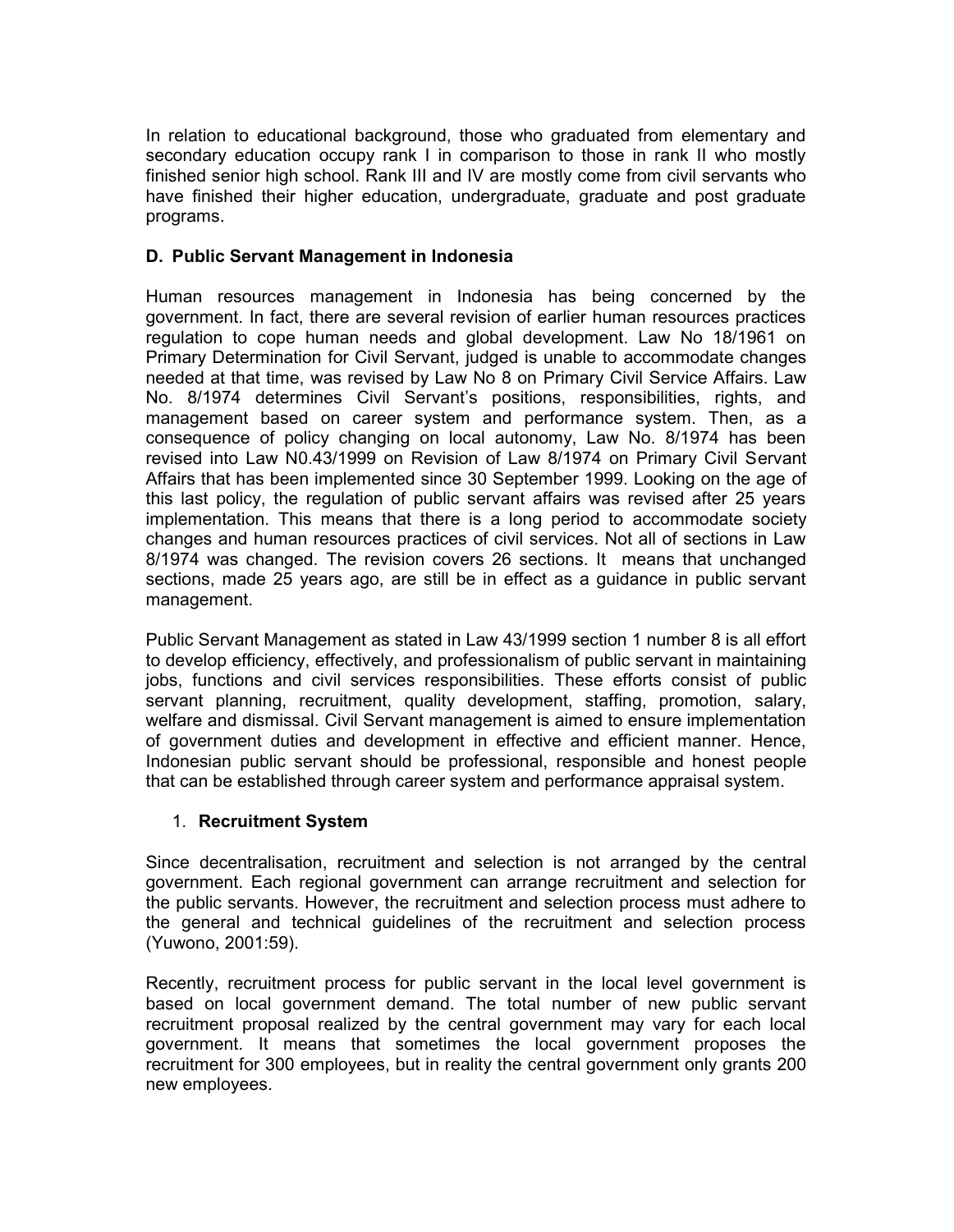However, the problem arises since many local governments propose the need of new public servants to the central government without detail analysing on total number and qualifications needed with the availability of salary and the existence of contractual staff or honorarium staff. In many cases, the result of recruitment process is not match to the competency needed. It occurs because sometimes individual interest plays roles in the recruitment process. Consequently, the recruitment process is not free from corruption, collusion and nepotism.

# **2. Promotion and Rotation System**

Recently, staff promotion in the public sector is not based on performance appraisal but on administrative procedure. It means that staff usually achieves higher position as a consequence of rotation system based on working age period. Usually Indonesian public servant get higher rank for every four year regularly. Performance appraisal system seemed as a routine procedure that in fact is characterized by subjectivity measurement and is difficult to analyse.

In addition, promotion for structural job is mostly taken by the spirit of "support rewarding" (Effendi, 2004). It means, the top level manager, often choose staff for structural position based on individual relationship. *The closer the relation, the larger the opportunity to get higher position.* This phenomenon occurs in the local level government due to the larger authority of local leader in managing local government staff. The function of *Badan Pertimbangan Jabatan dan Kepangkatan/Baperjakat* (Local Board of Job and Position's Judgment) is not effective since the chair person is directly occupied by the local leader. If so, political interest often occurs in the process of structural position promotion in the local level government. As a result, it is often difficult to find competent and professional bureaucrats in certain field of jobs because some times they are appointed for serve the power holder.

Meanwhile, for public servant rotation system, based on the Head of National Service Agency Decision No. 13/2002, the mutation can be taken in three options. First of all, horizontal mutation. It is a mutation system for structural position in the same echelon. Second, vertical mutation, is a mutation from the lower echelon to the higher level echelon. Finally, diagonal mutation. This mutation can be taken for functional into structural jobs and vice versa. The mutation or rotation system in local government indicates that the principle of the right man in the right job has not been implemented well. The reason is individual interest or nepotism often happens in the local government practices.

# **3. Performance Appraisal System**

The performance appraisal of the public servants called as DP3 *(Daftar Penilaian Pelaksanaan Pekerjaan)* (Rohdewohld, 1995, p. 105) is difficult to use because its' intangible characteristic in some of the elements. The principal elements to be measured are loyalty, work achievement, responsibility, fidelity, honesty, cooperation, initiative and leadership in which the criteria for each element consist of five grades: very good (91-100), good (76-90), average (61-75), below average (51- 60) and fair (under 50) (The National Civil Service Agency website, 2007b). The elements such as loyalty, honesty, and fidelity have an intangible characteristic. For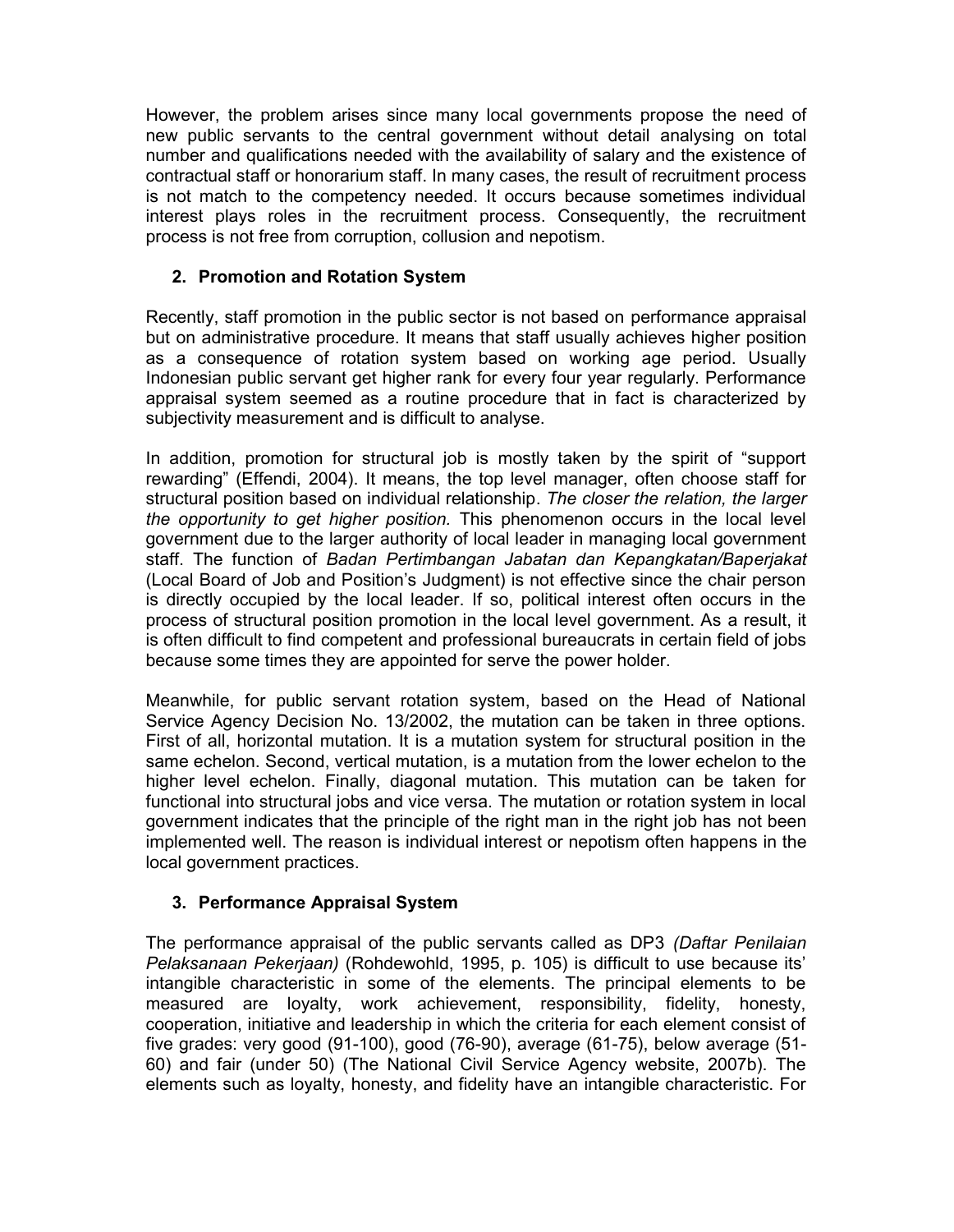these elements, it is hard to set certain standards to determine the score to be given. As a result, subjectivity appears in the performance appraisal (Putranto, 2001:323).

The performance appraisal is confidential. The appraiser must be a person who already supervises the public servant at least for six months (The National Civil Service Agency website, 2007). The result of the evaluation will be given to the public servant and the evaluator's supervisor (Rohdewohld, 1995:105). The public servant can appeal if he/she objects to the result in fourteen day after the result accepted (The National Civil Service Agency website, 2007b). However, it is difficult to propose an appeal if the public servant still want to work because an appeal is seen as a rude act of challenging to supervisor.

To achieve the objectivity of performance appraisal system, this measurement should be judged not only from the supervisor of public servants but also from the colleagues in the same department/bureaus and from the subordinate level. Moreover, the elements of measurement should be broaden into tangible characteristics. Thus, it is beneficial to determine their measurement indicators or scores.

Good performance appraisal should more emphasized on tangible characteristics such as "employee's knowledge of his/her job duties, attitude toward his/her work, ability to work independently" (Camardella, 2003:105), employee's productivity, employee's initiatives or ideas because these characteristics are more easily to be measured and can show the real achievements done by the employees. For example, employee's knowledge of his/her job can be measured from how many tasks done by the employee without asking his/her supervisor or colleague and how long the employee accomplishes one task. Another example is for employee's initiatives or ideas, the measurement can be such as how frequent does the employee share his/her ideas, does the employee find a solution with his/her own thoughts when facing a problem, does the employee finish his/her tasks by following procedure or create a new way which is also legal. Given these characteristics, the public servants will be treated fairly because those characteristics will minimize subjectivity.

# **4. Trainings and Developmental Opportunities**

The government realises that to improve the skills and abilities of public servants, training and development should be done as the government knows that many public servants are high school graduates. Based on Government Regulation No.101/2000 on Education and Trainings for Public Servant, it is stated that trainings for civil servant can be divided into two types: pre-job training and on-job training. Pre-job trainings is a training as a requirement to be appointed as civil servant while on-job training is a training during staff is being the public servant. Pre-Job trainings is divided into pre-job training for rank I, rank II and rank III whereas on-job training is divided into leadership trainings, functional trainings and technical trainings.

Leadership training is trainings to improve staff's education, skill, attitude and behaviour in the field of apparatus leadership to achieve competence requirements for certain structural position. This leadership training is differentiated for every echelon. It means that in each echelon there is a different type of leadership training.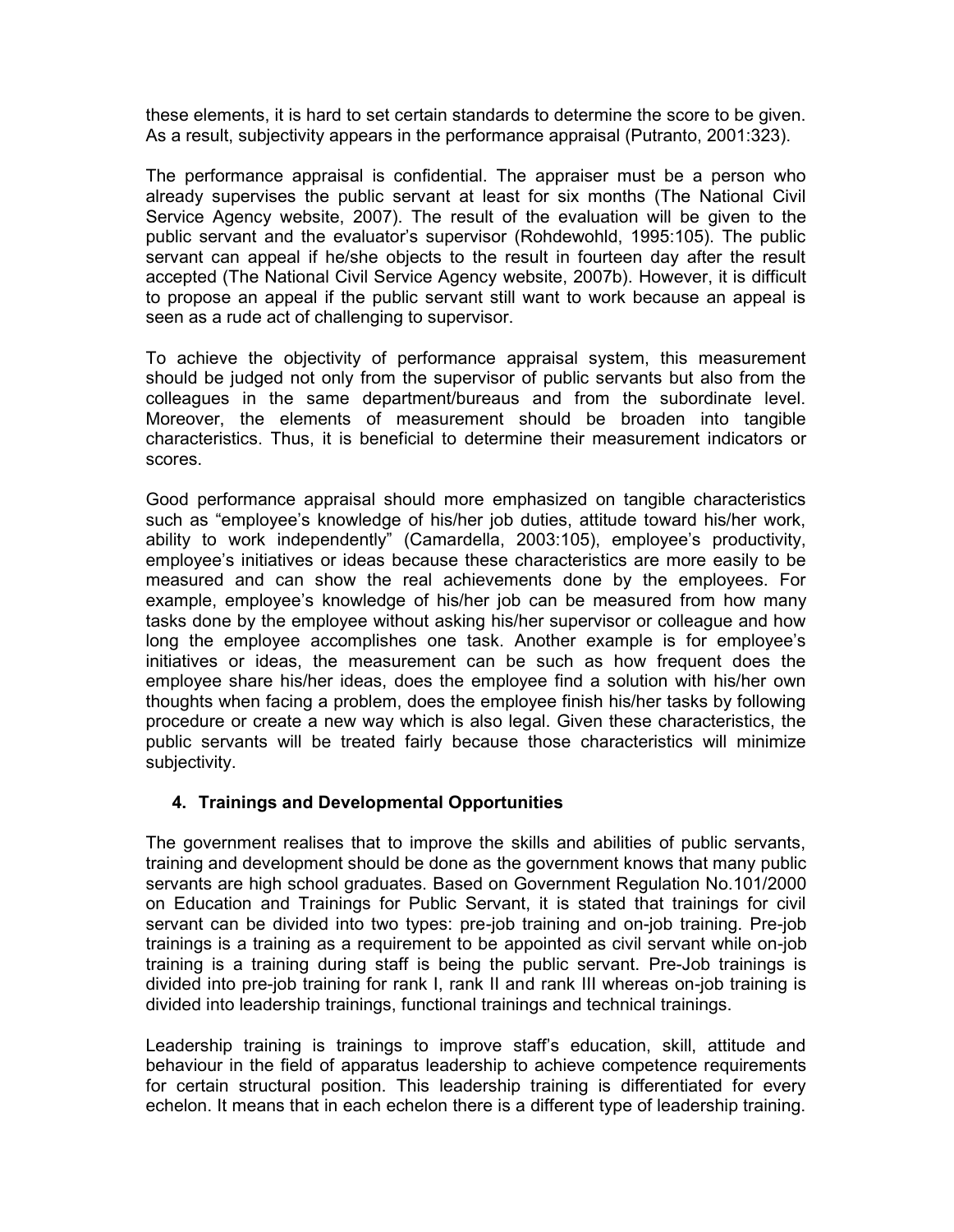For example there is leadership training IV for those who obtain echelon IV, leadership training III for echelon III, and so on.

Another on-job training, functional trainings, are trainings to improve competency of public servants who will occupy or on going sit in particular functional job position. The types of this functional trainings vary depend on institution for certain functional jobs. The last on-job training is technical trainings. Technical trainings in Yogyakarta Special Province, for example, based on Governor Regulation No. 24/2007 are differentiated into General Technical, Administration and Management training ; and Substantive Technical Trainings. The first is general training to improve general competency especially for administration and management skill that support certain institution while the second training aims to develop technical skills of particular job that may differ for every bureaus.

In the central level, the government has appointed The National Institute of Administration to arrange training for all public servants. Each ministry also has its own training, however, the training held by The National Institute of Administration is seen as more important especially when a public servant wants to be promoted in the future. As a result, the public servants who have higher education will obtain more training than those who have less education (Report A, 1997, as cited in Bennington and Habir, 2003:385). Structural and functional training are types of the training in the public sector (Yuwono, 2001:60). Rohdewohld (1995:108) explained that structural training is held for public servants' career development that are in a structural position. The functional training is held for the public servants in functional positions such as medical doctors, librarians and lecturers.

However, the substance of the training which is to increase professionalism and capabilities of the public servants in doing the tasks are disappearing. Training is more likely to be means for additional income, to be promoted, and "moonlighting" (Report A, 1997 as cited in Bennington and Habir, 2003:384-385). Therefore, the skills of the public servants do not improve and cause inefficiency and tardiness in servicing the public.

The training and development for the public sectors do not emphasis specific skills needed to be improved because most of the training is only about general skills and abilities needed by the public servants to do the tasks or to have promotion. Tilden and Kleiner (2005:50) explain that competency should underpin the training programs. By using competency-based training, the public servants who have a lack in skills will improve, thus, this also will allow less educated people to receive training. If the training and development programs in the public sector are designed to meet the need of the specific skills from the jobs, ineffective, tardiness and time consuming which are always found in the job practices of the public servants (Gie, 2003:5) will be overcome.

In some cases of local government, furthermore, much training is ineffective in boosting public servants' capability due to lack of good human resources management. Many public servants have sent to attain several trainings but they cannot implement what they got from those trainings because of many reasons, such as too old to follow particular trainings or uninteresting trainings.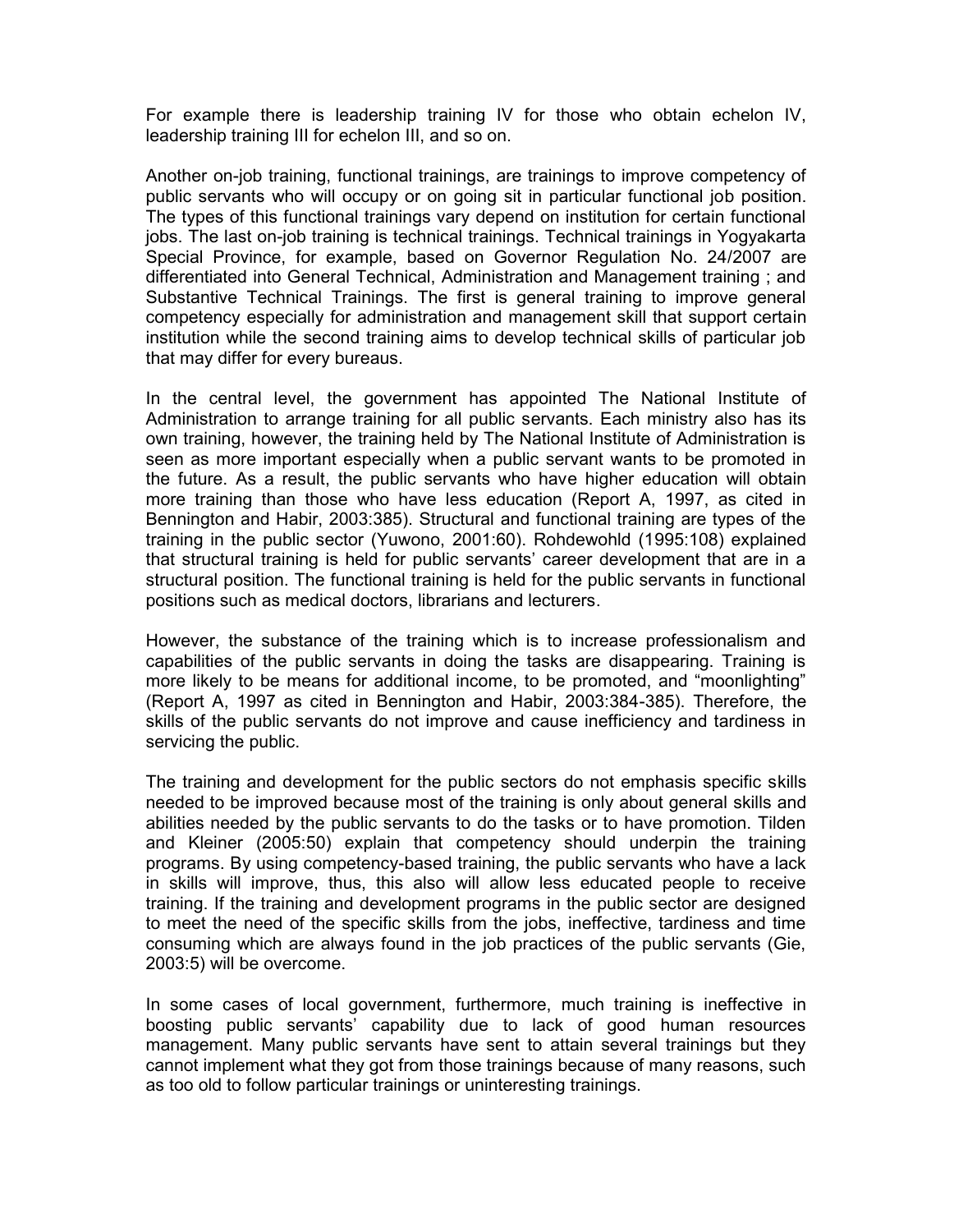Therefore, public servants' trainings should be planned well. To do so, the organization may choose the right person to follow particular trainings. Not all public servants have to attend technical trainings for example, but those who have higher capability or relatively young public servant are more nominated. Moreover, the organization may take post test after sending its public servants to take courses or trainings in order to measure education and skill that they have got during trainings or courses. This measurement will be a part of performance appraisal to give reward to the civil servants.

# **5. Remuneration System**

The income of the public servants is based on three components which are "basic salary, allowances and other salary supplements" (Rohdewohld, 1995:101-102). Basic salary for the public servants in Indonesia is based on a "Combination Scale System" which refers to "a combination of single scale system and double scale system". Under the combination scale system, some public servants will receive higher salary than those who are in the same rank or level (Tjiptoherijanto, 2006:5).

Allowances received by the public servants include "rice and family allowances, structural allowances, functional allowances and special allowances for the civil servants working in remote areas" (Rohdewohld, 1995:101; Yuwono, 2001:62). In addition, other salary supplements will be received when special or certain events take place such as *Idul Fitri* bonuses (the moslem holy day, but all public servants regardless their religion will have this bonuses), project bonuses, official travel, and health care (Rohdewohld, 1995:102).

However, the low rate of remuneration can not be seen as an exception to have less performance in doing tasks. The public servants have to be responsible in doing tasks with their best efforts. The low salary is the reality that they have to accept since they already know when they apply to become public servants.

Remuneration is one important aspect of human resource management that should be considered. Other elements, such as recruitment, promotion and mutation, performance appraisal and training and developmental opportunities are also vital in managing public servants. If those aspects were planned and managed well, there would be professional and competent public servants in Indonesia.

Nevertheless, without providing career path development, the staff in particular and public sector organization in general will find difficulties in placing the right person in the rightt job. Hence, this paper emphasis in altering career path development as a vital tool for Indonesian public servant management.

## **E. Guidance for Planning Career Path Development : An Alternative**

After more than ten years since Law 43/1999 has been implemented, career path regulation for Indonesian public servants has not been formulated. This career path is crucial as a guidance for civil servant's career development and capacity. If career path regulation were available, public servant's promotion for structural position may be taken transparent and equal for every staff. Further, each individual of civil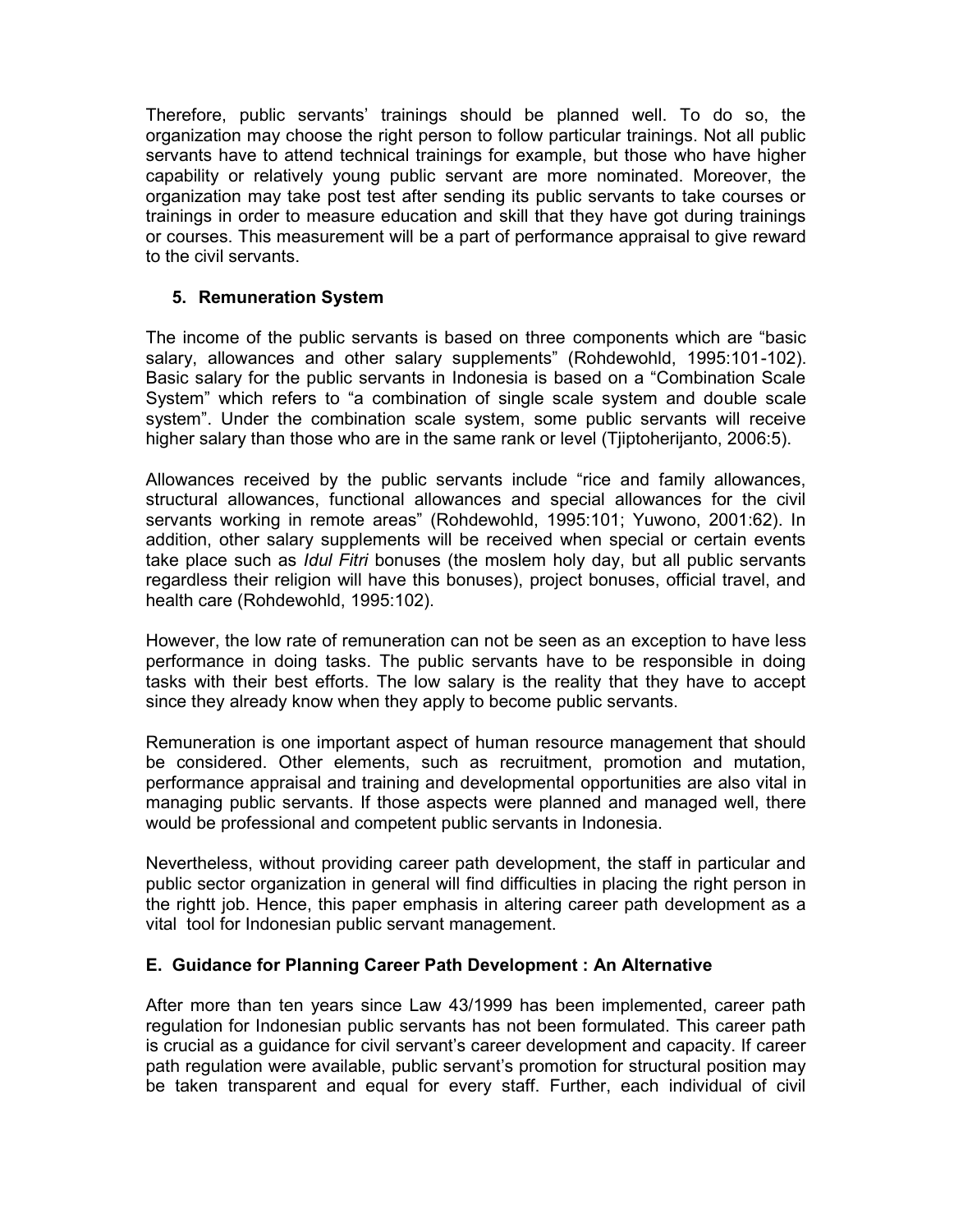servants may determine his/her career path or plan for future career and also certain position for certain working period, for example ten years.

Moreover, Indonesian public servant's career path development, in fact, is mostly based on seniority and list of rank stratification. Several Government Regulations support this condition and do not accommodate performance appraisal system such as Government Regulation No. 15/ 1979 on List of Rank Stratification; Government Regulation No. 13/2002 on Public Servant Promotion in Structural Position; and Government Regulation No. 12/2002 on Public Servant Promotion of Position (Tri Putranto, 2009: 135).

In this paper, the writers propose that public servant career path can be based on three primary elements: performance appraisal, competency test and fit and proper test. Those three aspects are used to manage staff's career path development since staff recruitment process until staff retired period. Through this model, career path is begun since public servant is recruited by employing job analysis and work load analysis. By doing so, identification of new employee's need can be taken to determine its competency requirements and its quantity.

The potential candidates will be recruited and selected through several test phases, such as administrative, potential academic, psycho test and interview to measure attitude and performance. For certain job positions, health test and practical test may be taken to obtain competent staff. By conducting several type of tests, the local government would receive the best civil servant who have high competency and good morality.

Next, those new public servants have to attend pre-job trainings and on-job training to develop their capabilities and skills. To obtaining certain functional position, public servants have to complete technical trainings. Meanwhile, to achieving structural position, civil servant have to finish leadership training depend on each echelon. These leadership and technical trainings are aimed to prepare public servants who are capable to be put in particular job position.

During their occupancies in certain job position, either functional or structural position, public servants are regularly evaluated by conducting competency test and performance appraisal practices. If public servant has more competence in managerial and leadership competency, he/she may be placed in the structural position rather than functional position. Meanwhile, if civil servant has high performance in technical analysis, he or she can be put in the functional position. Hence, the result of competency test and performance appraisal can be guidance in deciding whether public servant can ne promoted into higher position or not.

Career development in structural position is also required to master technical or special competency, particularly for lower manager and middle level manager (echelon IV and III). In this level of echelon, staff has to conduct operational of technical jobs than leadership skills. Whereas for top level manager or echelon I and II, fit and proper test is put on emphasis since their responsibility is mainly concerned in decision making or policy making. Therefore, in planning career path several elements are important: performance, competency, education and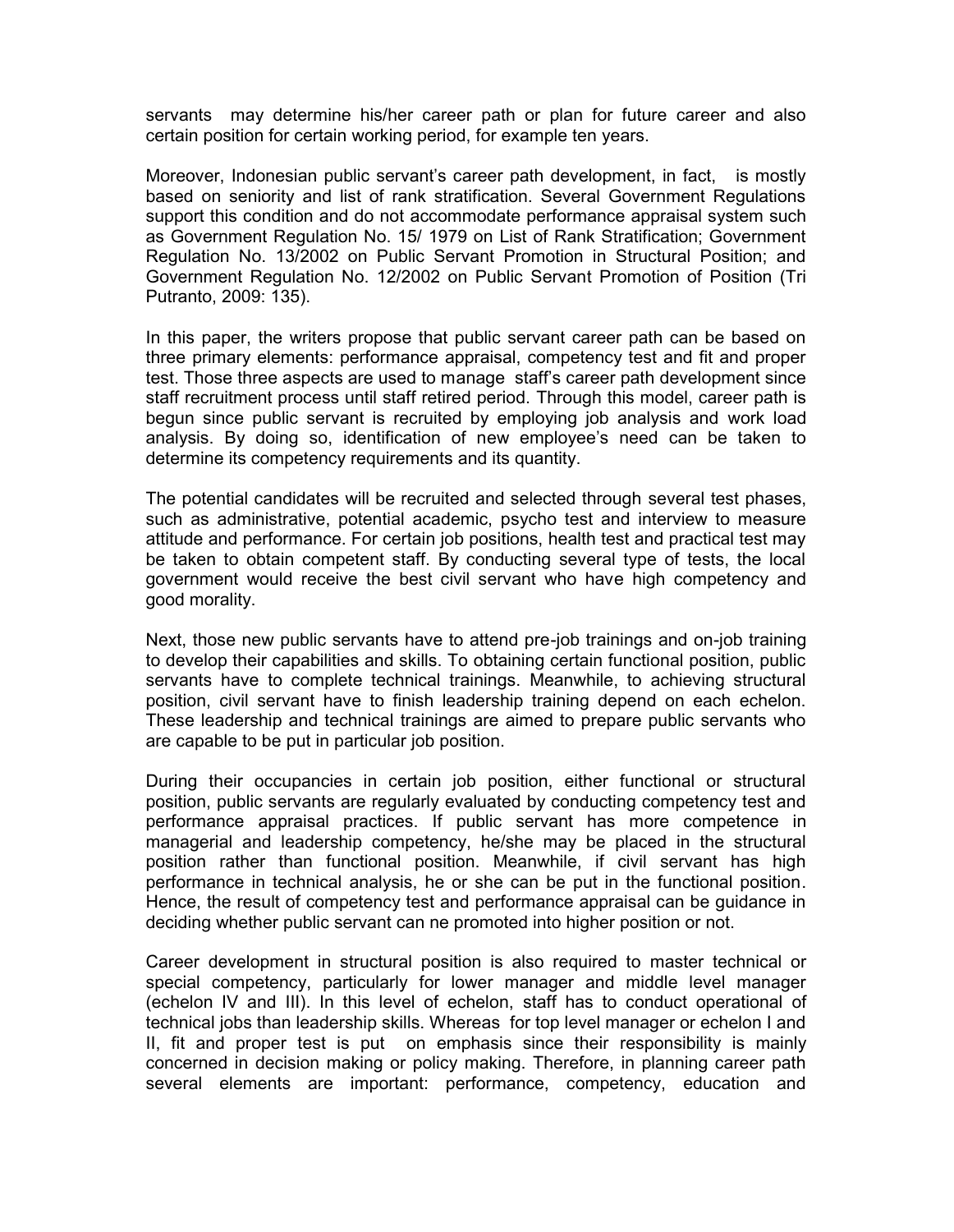development opportunities, job position, board of fit and proper test and transparency level.



Figure 2. Career Path Development Model Based on Performance Appraisal

From the above figure, it can be seen that in career development, there are three paths, structural path, functional path and diagonal path. Diagonal path is a promotion procedure or job replacement from structural into functional path and vice versa in the same level of job position. For example, young functional position may be moved or promoted to structural position especially in the level of echelon III with the requirement to finish leadership training III and to pass performance appraisal and competency test. In turn, public servants can obtain echelon II and I if they have finished Leadership Training I and II, have passed performance appraisal, competency test and fir and proper test.

Credit point measurement is a point of each activity and or accumulation of activities achieved by functional staff in order to managing their career. Measured activities are each duty implemented by functional staff that consists of primary tasks and secondary tasks; tasks for supporting primary duties. Primary task is public servants' responsibilities explained in job description while secondary task is social functions that support their primary role as public service delivers.

In maintaining primary tasks, a public servant has collect at lest 70 percent or 80 percent of credit point, meanwhile it is only 30 percent or 20 percent credit point in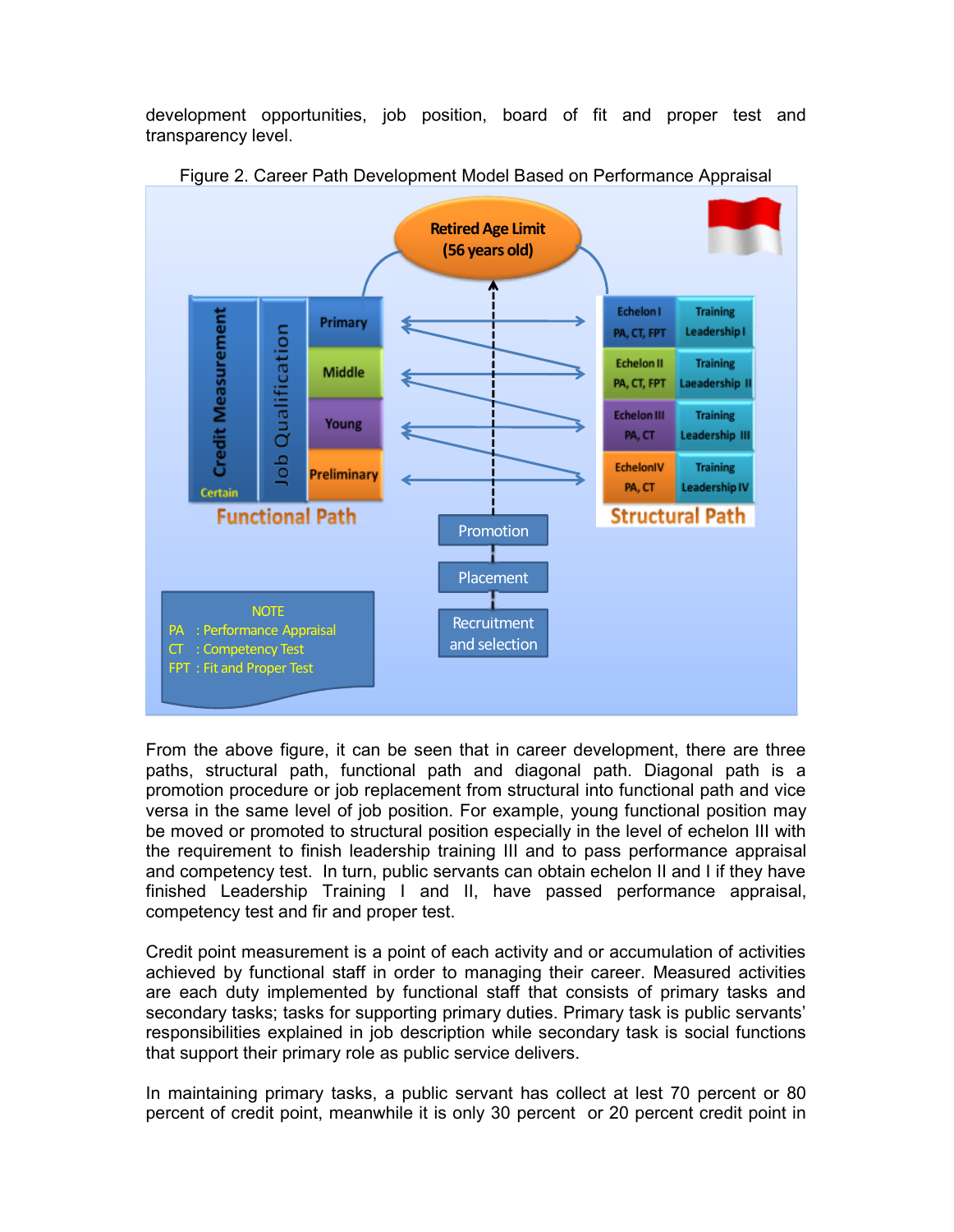maximum for secondary tasks. This regulation aims to ensure that functional staff prioritizes primary duties than secondary duties.

Besides, credit point measurement, other important aspects of career path development is recruitment and selection system, placement, and promotion and mutation system. Recruitment and selection for public servant should represent merit system rather than nepotism and collusion. To do so, there should be transparency from the announcement until recruitment test. After recruiting staff, the next step to plan career development is placing the right person in the right job. New public servants are placed in their job position based on institution's need assessment. Then, they will obtain training, pre-job training and on-job trainings as well.

Regarding promotion system, promotion is a reward given for public servants who perform well in their jobs. By promotion system, public servant will achieve higher position with larger responsibility. In another aspect, those staff will also receive bigger financial salary. Promotion, usually called as vertical rotation, then should be based on achievement or merit system (Werther, 1996: 261).

In deciding whether staff is capable or not to be promoted, career path development is determined by performance measurement system. For this reason, there are three kinds of test conducted to promote public servant into higher position: performance appraisal (PA), competency test (CT) and fit and proper test (FPT).

Aspects of measurement for performance appraisal are discipline, working achievement; responsibility; working relationship; honesty; initiative and leadership. Meanwhile competency test aims to measure staff competency, relevant or not for the certain job. Aspects of measuring competency cover integrity, leadership, planning and coordinating, relationship and flexibility. Lastly, fit and proper test includes aspects of intellectual quotient, personality and environmental acceptance.

In terms of job cluster, job grouping of public servants is beneficial to improve their education and skill in the similar job cluster that in turn may affect to increasing performance quality. Recently, functional job cluster has been regulated in Presidential Decision No. 87/1999 but for structural job has not regulated yet. Job cluster for top level managers (echelon I and II) are wider than for middle and lower managers. It means that for echelon I and II who play more roles in decision making process have to master several field of education and skills. Meanwhile for echelon III and IV, job cluster is more in closed system and rigid, meaning that mutation or promotion should be taken in the same or similar job group.

## **F. Conclusion and Recommendation**

Public servant in Indonesia, recently, has not been managed well. Even though there are several government regulations, the implementation of those policies are far from ideal. Many cases of corruption, collusion and nepotism often occur in recruitment process, promotion and even performance appraisal. Other problems in managing civil servants come from regulations, institutional and human resources problem. Many public servant regulations are old fashion. This means that these regulations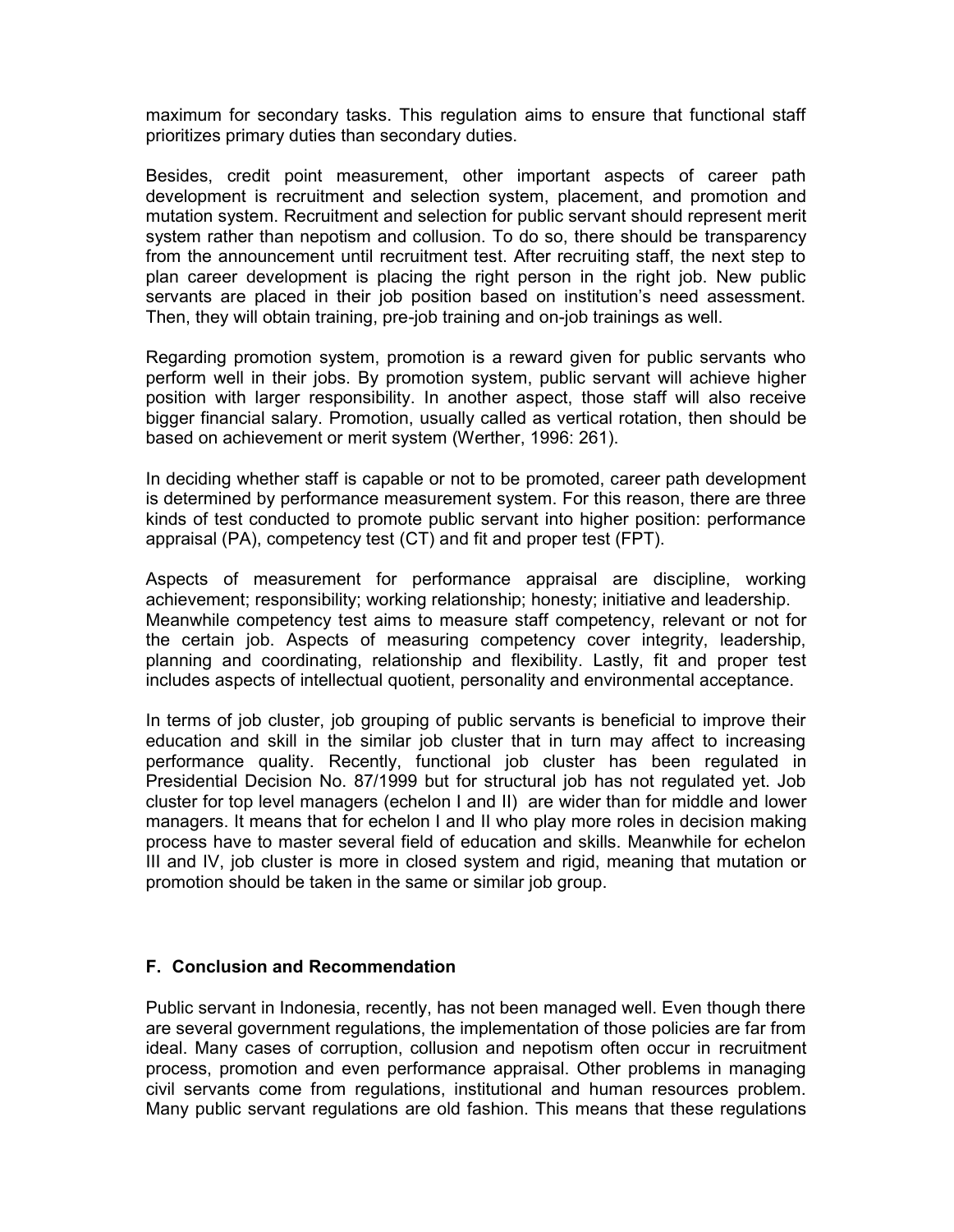cannot cope the newest condition. In addition, several regulations are in contradiction, for example law product is incompatible with it's implementation regulations. Even, career development regulation, a vital aspect in managing public servant, has not been formulated yet.

Regarding institutional hindrances, institutional responsibilities for managing and policy making are overlap. Consequently, management for public servant becomes a conflict for those institutions due to ineffective relationship. Moreover, the quality of Indonesian public servant is still low that contribute to lower quality of working performance.

To solve these problems, especially in formulating career path development, several recommendations should be taken.

- 1. Career development should be based on performance measurement. To do so, performance appraisal has to be revised. The aspect of performance appraisal should be more tangible and should be based from three elements: the supervisor, colleagues and subordination. Three types of measurements can be taken into account: performance appraisal, competency test and fit and proper test.
- 2. Promotion to the higher level job position may not be taken regularly but it can be based on working achievement and merit system.
- 3. Salary earned can fulfil the public servants' average basic needs. Besides that, to enhance individual performance, incentives or bonuses that depend on the result of their jobs or their performance appraisal can be given.
- 4. Training and development are arranged more by each department because they know specific skills need to be developed. Before training is held, public servants need to be assessed in order to select people who really need to be trained. Public servants that already trained need to receive an advance training to improve their skills.